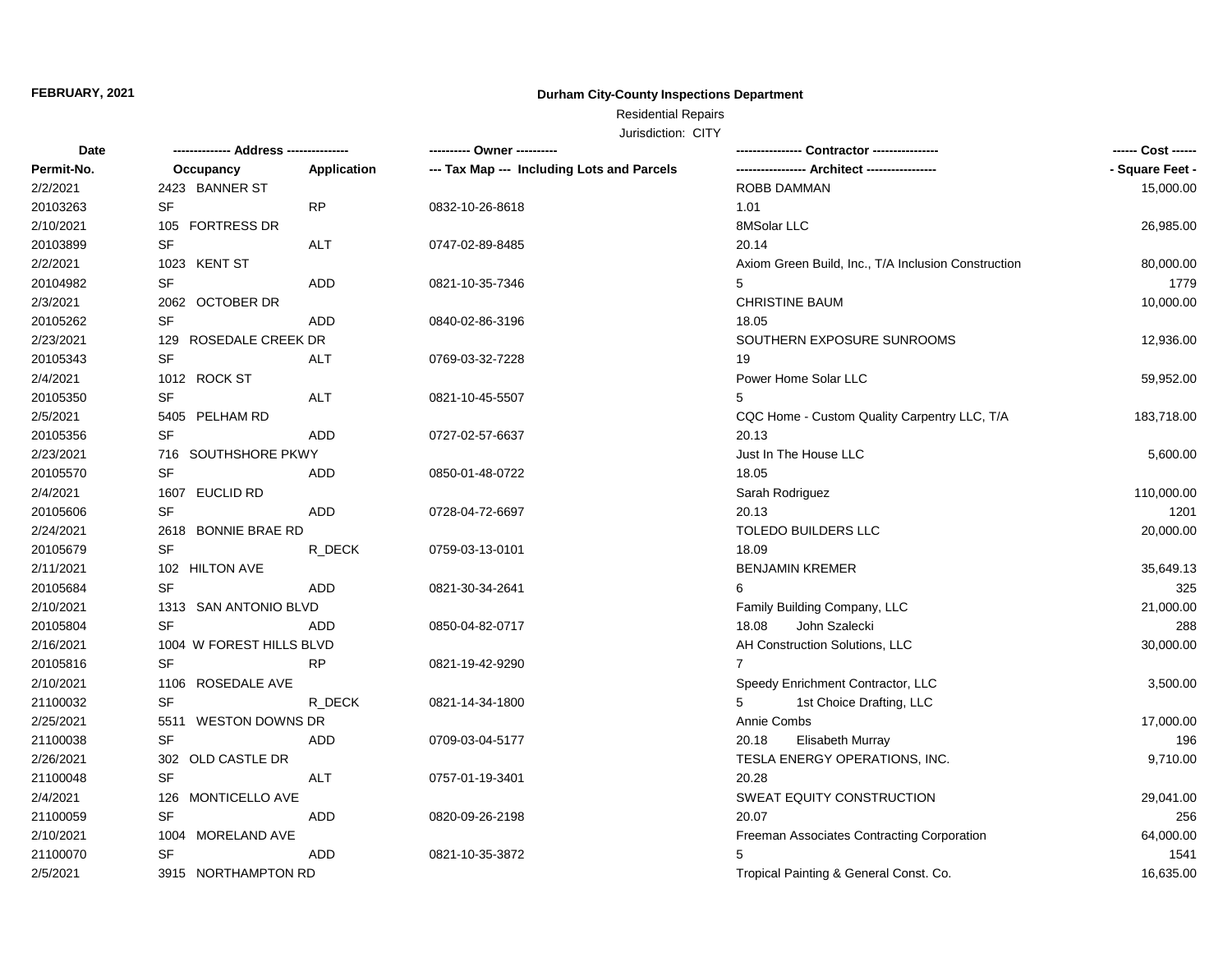## **Durham City-County Inspections Department**

Residential Repairs

| Date       |                              |              | ---------- Owner ----------                |                                             |                 |
|------------|------------------------------|--------------|--------------------------------------------|---------------------------------------------|-----------------|
| Permit-No. | Occupancy                    | Application  | --- Tax Map --- Including Lots and Parcels | ---------------- Architect ---------------- | - Square Feet - |
| 21100079   | <b>SF</b>                    | <b>LALT</b>  | 0719-01-19-3116                            | 20.08                                       |                 |
| 2/5/2021   | 1800 MARYLAND AVE            |              |                                            | <b>ANNE FIELDS</b>                          | 73,000.00       |
| 21100083   | SF                           | <b>ADD</b>   | 0822-06-37-0577                            | 4.01                                        | 697             |
| 2/24/2021  | 1335 COLE MILL RD            |              |                                            | AG Construction, L.L.C.                     | 12,500.00       |
| 21100084   | SF                           | R_DECK       | 0812-01-39-7660                            | 17.07                                       |                 |
| 2/5/2021   | 216 W MARKHAM AVE            |              |                                            | Farid O. Shabhay                            | 30,000.00       |
| 21100104   | SF                           | <b>OT</b>    | 0832-13-02-8761                            | 2                                           | 540             |
| 2/10/2021  | 511 CLARION DR               |              |                                            | Grey Star Woodworks & Design LLC.           | 25,275.00       |
| 21100105   | SF                           | R_DECK       | 0803-04-82-4764                            | 17.07<br>Jessica Braverman Designs          | 366             |
| 2/24/2021  | 4717 RIVERMONT RD            |              |                                            | <b>Stuart Griffin</b>                       | 27,000.00       |
| 21100109   | SF                           | OT           | 0813-01-29-0535                            | 17.07                                       | 280             |
| 2/24/2021  | 3902 REGENT RD               |              |                                            | <b>Tupper Custom Homes LLC</b>              | 363,000.00      |
| 21100130   | <b>SF</b>                    | <b>ADD</b>   | 0719-01-16-3526                            | 20.08                                       |                 |
| 2/19/2021  | 915 ARNETTE AVE              |              |                                            | Joyce and Will Robinson                     | 29,900.00       |
| 21100144   | <b>SF</b>                    | ALT          | 0821-11-55-4942                            | $\overline{7}$                              |                 |
| 2/8/2021   | 1205 SANDTRAP WAY            |              |                                            | <b>S&amp;A Construction</b>                 | 26,000.00       |
| 21100180   | SF                           | <b>ADD</b>   | 0749-74-54-9029                            | 18.09                                       |                 |
| 2/8/2021   | 407 N QUEEN ST               |              |                                            | Kevin Gavagan                               | 5,000.00        |
| 21100206   | <b>SF</b>                    | OT           | 0831-05-17-0513                            | Heather Gavagan<br>11                       | 170             |
| 2/11/2021  | 1108 CADENCE LN              |              |                                            | Robinson Renovations, LLC                   | 18,000.00       |
| 21100216   | SF                           | ADD          | 0758-03-12-9941                            | 20.14                                       | 126             |
| 2/8/2021   | 5403 GRANDHAVEN DR           |              |                                            | KNUT DEDRICK KALLESTEN                      | 3,500.00        |
| 21100231   | SF                           | <b>L_ALT</b> | 0727-01-37-9872                            | 20.12<br>Jonathan Jackson                   | 102             |
| 2/9/2021   | 301 NEWSOM ST                |              |                                            | CUSTOM STONE AND LANDSCAPING                | 7,075.00        |
| 21100234   | <b>SF</b>                    | <b>ADD</b>   | 0823-83-89-1213                            | 1.02<br><b>CUSTOM STONE AND LANDSCAPING</b> | 120             |
| 2/8/2021   | 1410 ARNETTE AVE             |              |                                            | Anthony & Sylvan Pools North Carolina LLC   | 116,500.00      |
| 21100235   | <b>SF</b>                    | OT           | 0821-15-53-1393                            | $\overline{7}$                              |                 |
| 2/1/2021   | 3032 ROSS RD                 |              |                                            | Joseph Klimek                               | 204,359.00      |
| 21100237   | SF                           | ADD          | 0841-11-76-4010                            | 18.02                                       |                 |
| 2/1/2021   | 3521<br><b>BARCELONA AVE</b> |              |                                            | Unified Custom Homes, Inc                   | 91,198.35       |
| 21100265   | SF                           | <b>I_ALT</b> | 0719-03-43-8786                            | 20.07                                       |                 |
| 2/1/2021   | 1712 WRENN RD                |              |                                            | 8MSolar LLC                                 | 14,504.00       |
| 21100275   | <b>SF</b>                    | ALT          | 0749-01-38-3708                            | 18.09                                       |                 |
| 2/1/2021   | 128 HENRY MILL PL            |              |                                            | Great Day Improvements                      | 25,227.61       |
| 21100282   | <b>SF</b>                    | I_ALT        | 0769-03-24-8161                            | 19                                          |                 |
| 2/15/2021  | 2102 SUNSET AVE              |              |                                            | Olmstead Homesteads, Inc.                   | 335,000.00      |
| 21100288   | <b>SF</b>                    | ADD          | 0822-09-27-1310                            | 4.01                                        | 2067            |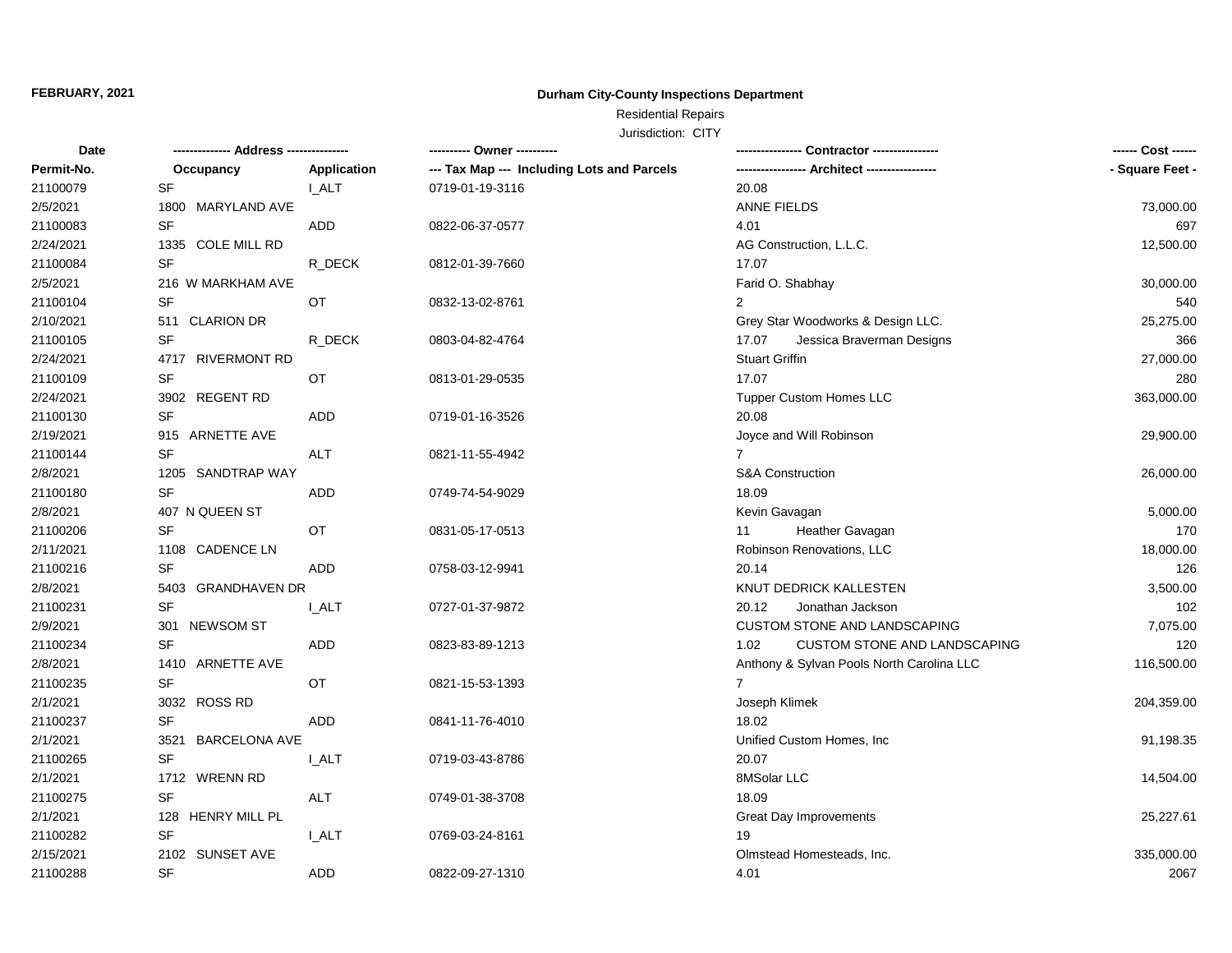## **Durham City-County Inspections Department**

# Residential Repairs

| Date       | -------------- Address --------------- |              | ---------- Owner ----------                |                                        | ------ Cost ------ |
|------------|----------------------------------------|--------------|--------------------------------------------|----------------------------------------|--------------------|
| Permit-No. | Occupancy                              | Application  | --- Tax Map --- Including Lots and Parcels |                                        | - Square Feet -    |
| 2/3/2021   | 3706 ST MARKS RD                       |              |                                            | <b>Tupper Custom Homes LLC</b>         | 40,000.00          |
| 21100289   | SF                                     | I ALT        | 0810-17-10-8667                            | 20.08                                  |                    |
| 2/8/2021   | 613 QUARTZ DR                          |              |                                            | TITAN SOLAR POWER NC, INC.             | 34,879.00          |
| 21100290   | SF                                     | <b>ALT</b>   | 0851-01-25-5519                            | 18.04                                  |                    |
| 2/24/2021  | 2427 TRYON RD                          |              |                                            | Builder Bee Projects, LLC              | 29,200.00          |
| 21100291   | <b>SF</b>                              | <b>ADD</b>   | 0811-13-02-5870                            | 20.17                                  |                    |
| 2/3/2021   | 1306 SEDGEFIELD ST                     |              |                                            | <b>ACCURATE RENOVATION</b>             | 1,000.00           |
| 21100297   | SF                                     | DEM          | 0822-10-45-7975                            | 3.01                                   | 1051               |
| 2/1/2021   | 1014 ALABAMA AVE                       |              |                                            | CHASE BUILDING COMPANY                 | 80,000.00          |
| 21100309   | <b>SF</b>                              | ADD          | 0822-13-04-2276                            | 4.02                                   | 1300               |
| 2/3/2021   | 5015 LINDEN OAKS AVE                   |              |                                            | SOUTHERN ENERGY MANAGEMENT, INC        | 16,220.00          |
| 21100313   | <b>SF</b>                              | ADD          | 0729-01-06-2541                            | 20.11                                  |                    |
| 2/8/2021   | 3322 DEVON RD                          |              |                                            | Aquatic Artists, Inc.                  | 239,000.00         |
| 21100346   | <b>SF</b>                              | OT           | 0810-31-28-5062                            | 20.08                                  |                    |
| 2/8/2021   | 1510 LOGAN ST                          |              |                                            | Power Home Solar LLC                   | 154,350.00         |
| 21100347   | <b>SF</b>                              | <b>ALT</b>   | 0842-03-43-6005                            | 18.01                                  |                    |
| 2/5/2021   | 1500 ALABAMA AVE                       |              |                                            | Hylton Daniel Properties, LLC          | 16,000.00          |
| 21100354   | <b>SF</b>                              | <b>ADD</b>   | 0822-09-06-3514                            | Hylton Daniel Properties, LLC<br>4.01  | 211                |
| 2/8/2021   | 3715 ALBRITTON DR                      |              |                                            | Hylton Daniel Properties, LLC          | 8,000.00           |
| 21100355   | <b>SF</b>                              | ADD          | 0801-03-42-8602                            | Hylton Daniel Properties, LLC<br>20.17 | 360                |
| 2/8/2021   | 104 KING ARTHUR CT                     |              |                                            | TITAN SOLAR POWER NC, INC.             | 38,486.21          |
| 21100356   | SF                                     | ALT          | 0757-01-09-4651                            | 20.14                                  |                    |
| 2/8/2021   | 1406 WRENN RD                          |              |                                            | TITAN SOLAR POWER NC, INC.             | 25,239.26          |
| 21100357   | SF                                     | ALT          | 0749-01-38-9674                            | 18.09                                  |                    |
| 2/8/2021   | 132 ROSALINE LN                        |              |                                            | TITAN SOLAR POWER NC, INC.             | 26,600.13          |
| 21100358   | <b>SF</b>                              | ALT          | 0729-04-53-1999                            | 20.10                                  |                    |
| 2/8/2021   | 923 MONMOUTH AVE                       |              |                                            | A.G. BUILDERS                          | 143,878.75         |
| 21100360   | <b>SF</b>                              | I ALT        | 0822-19-71-2224                            | 3.02                                   |                    |
| 2/8/2021   | 3112 SPRUNT AVE                        |              |                                            | A.G. BUILDERS                          | 104,046.25         |
| 21100361   | <b>SF</b>                              | <b>I_ALT</b> | 0812-11-67-9141                            | 4.01                                   |                    |
| 2/8/2021   | 1227 VICKERS AVE                       |              |                                            | <b>Advanced Structural Repair</b>      | 27,466.00          |
| 21100363   | SF                                     | <b>RP</b>    | 0821-15-64-1330                            | $\overline{7}$                         |                    |
| 2/8/2021   | 2024 WALNUT ST                         |              |                                            | BERINI, JOE F., CONST. CO.             | 25,000.00          |
| 21100365   | <b>SF</b>                              | ADD          | 0822-05-28-0635                            | 4.01                                   |                    |
| 2/8/2021   | 1710 WRENN RD                          |              |                                            | <b>Blue Raven Solar LLC</b>            | 5,864.00           |
| 21100366   | <b>SF</b>                              | <b>ALT</b>   | 0749-01-38-2758                            | 18.09                                  |                    |
| 2/3/2021   | 1107 LINWOOD AVE                       |              |                                            | Leonine Building Solutions, LLC        | 85,000.00          |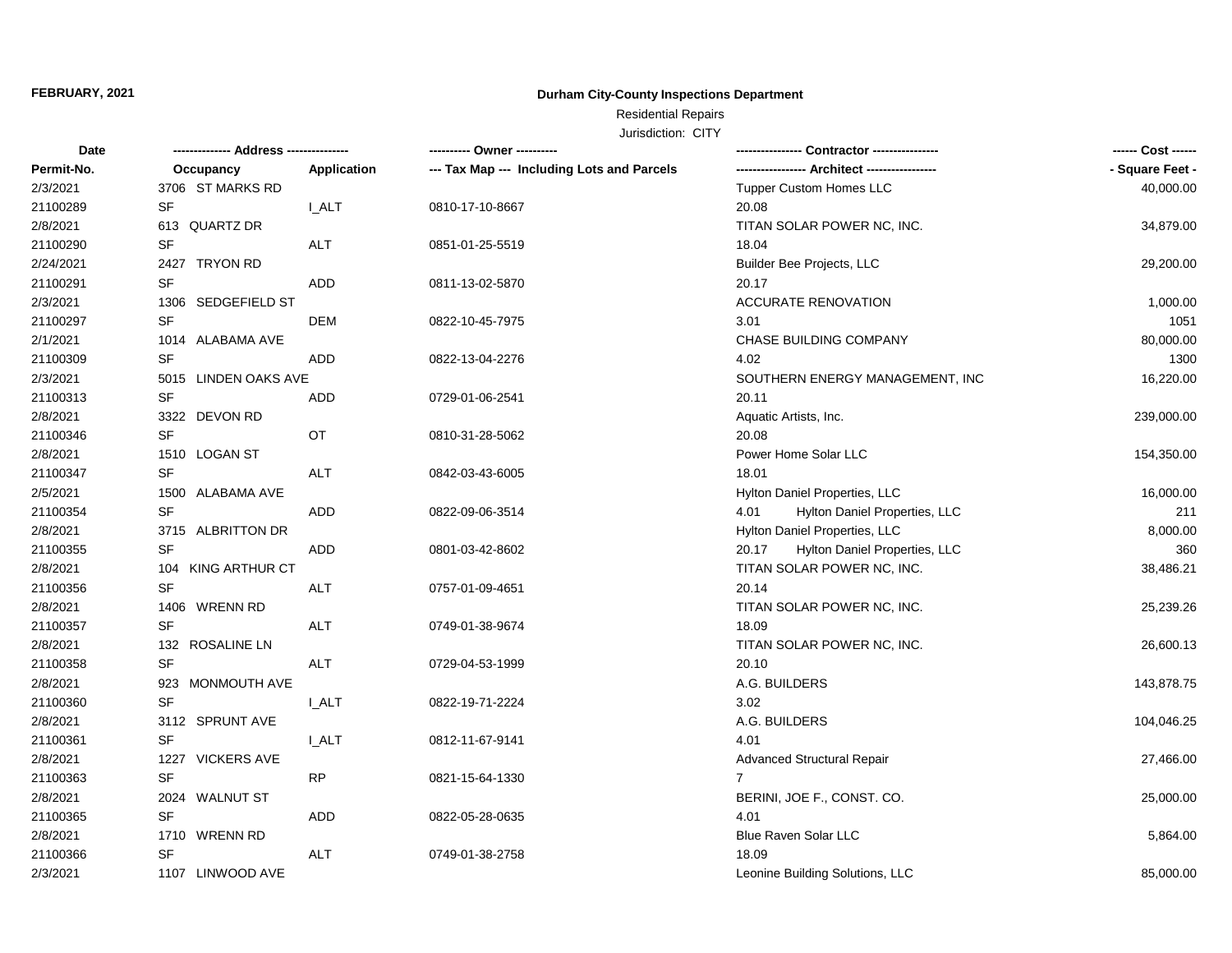## **Durham City-County Inspections Department**

# Residential Repairs

| Date       |                               |              | ---------- Owner ----------                | -- Contractor ----------------              | ------ Cost ------ |
|------------|-------------------------------|--------------|--------------------------------------------|---------------------------------------------|--------------------|
| Permit-No. | Occupancy                     | Application  | --- Tax Map --- Including Lots and Parcels | ---------------- Architect ---------------- | - Square Feet -    |
| 21100367   | <b>SF</b>                     | <b>ALT</b>   | 0831-17-11-8583                            | 14                                          |                    |
| 2/25/2021  | 2327 ORIOLE DR                |              |                                            | <b>Brian Struzyk</b>                        | 6,000.00           |
| 21100371   | <b>SF</b>                     | <b>OT</b>    | 0719-02-66-7532                            | 20.07                                       |                    |
| 2/4/2021   | 1100 N GUTHRIE AVE            |              |                                            | <b>SHAUN DRAUGHN</b>                        | 28,000.00          |
| 21100376   | SF                            | ALT          | 0831-77-14-7679                            | 10.02                                       |                    |
| 2/22/2021  | 1308 KENT ST                  |              |                                            | <b>Production Construction Inc.</b>         | 120,000.00         |
| 21100383   | <b>SF</b>                     | <b>I_ALT</b> | 0821-14-33-4662                            | 6                                           |                    |
| 2/8/2021   | 2736 DOGWOOD RD               |              |                                            | SCHREIBER CONSTRUCTION                      | 65,736.00          |
| 21100386   | SF                            | ADD          | 0811-20-71-7346                            | 6                                           |                    |
| 2/8/2021   | 810 W KNOX ST                 |              |                                            | PARKER, DAVID R.                            | 209,426.50         |
| 21100389   | <b>SF</b>                     | ADD          | 0822-16-83-4752                            | 3.02                                        | 674                |
| 2/10/2021  | 627 RED CEDAR CIR             |              |                                            | Gilbert R. Pope                             | 9,200.00           |
| 21100390   | <b>SF</b>                     | <b>OT</b>    | 0846-01-26-6336                            | 21                                          |                    |
| 2/8/2021   | 4400 HULON DR                 |              |                                            | <b>EME Industrial Services, LLC</b>         | 1,000.00           |
| 21100391   | SF                            | <b>DEM</b>   | 0800-01-36-3854                            | 20.17                                       |                    |
| 2/11/2021  | <b>COMMONWEALTH ST</b><br>401 |              |                                            | Finley, Lionel Nathaniel, Jr.               | 15,500.00          |
| 21100393   | <b>SF</b>                     | <b>ALT</b>   | 0840-05-09-7248                            | 18.02                                       |                    |
| 2/8/2021   | 1114 EVA ST                   |              |                                            | NC Homes, LLC                               | 55,000.00          |
| 21100397   | SF                            | <b>L_ALT</b> | 0831-11-56-2499                            | 10.01<br><b>K&amp;A Home Designs</b>        |                    |
| 2/8/2021   | 317 BEDIVERE LN               |              |                                            | Sun Dollar Energy, LLC                      | 9,000.00           |
| 21100400   | <b>SF</b>                     | ALT          | 0851-29-60-0111                            | 18.06                                       |                    |
| 2/8/2021   | 4719 CARMEN LN                |              |                                            | Sun Dollar Energy, LLC                      | 8,000.00           |
| 21100401   | <b>SF</b>                     | ALT          | 0709-03-34-9653                            | 20.18                                       |                    |
| 2/8/2021   | 4610 MOORES CREEK RD          |              |                                            | <b>Build Moore Exteriors, LLC</b>           | 44,191.00          |
| 21100402   | SF                            | <b>ADD</b>   | 0802-02-77-1632                            | Wagoner Drafting and Design<br>17.06        |                    |
| 2/8/2021   | 1919 STADIUM DR               |              |                                            | Ram Jack T/A Foundation Solutions, LLC      | 5,400.00           |
| 21100410   | <b>SF</b>                     | <b>RP</b>    | 0823-10-45-2063                            | 17.05                                       |                    |
| 2/8/2021   | 803 WOODSIDE PARK LN          |              |                                            | NC Solar Now                                | 24,222.00          |
| 21100411   | <b>SF</b>                     | <b>ALT</b>   | 0824-19-51-4541                            | 17.10                                       |                    |
| 2/10/2021  | 2301 TAMPA AVE                |              |                                            | Evan Coffman                                | 20,000.00          |
| 21100417   | <b>SF</b>                     | ADD          | 0812-98-65-5184                            | 4.01                                        |                    |
| 2/8/2021   | 2103 WARD ST                  |              |                                            | <b>Steve Lavenets</b>                       | 28,500.00          |
| 21100421   | SF                            | ALT          | 0821-13-02-6671                            | 6                                           |                    |
| 2/8/2021   | 2015 MOREHEAD HILL CT         |              |                                            | <b>NC Solar Now</b>                         | 21,718.00          |
| 21100430   | SF                            | <b>ALT</b>   | 0850-03-40-5324                            | 18.08                                       |                    |
| 2/8/2021   | WOOD OWL WAY<br>1020          |              |                                            | <b>NC Solar Now</b>                         | 25,984.00          |
| 21100431   | <b>SF</b>                     | <b>ALT</b>   | 0800-58-87-5842                            | 20.17                                       |                    |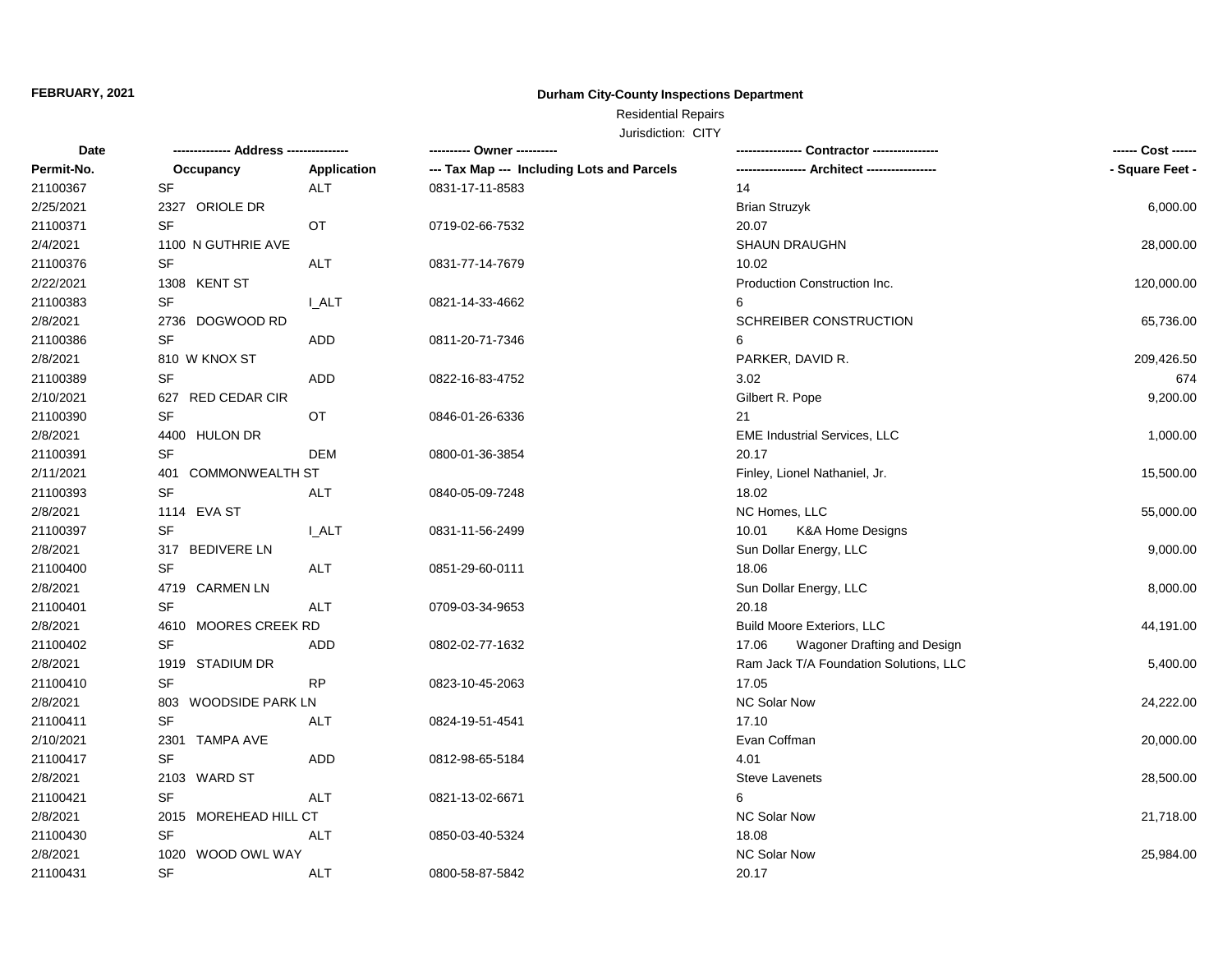## **Durham City-County Inspections Department**

# Residential Repairs

| Date       |                          | ------------ | ---------- Owner ----------                |                                              | ------ Cost ------ |
|------------|--------------------------|--------------|--------------------------------------------|----------------------------------------------|--------------------|
| Permit-No. | Occupancy                | Application  | --- Tax Map --- Including Lots and Parcels |                                              | - Square Feet -    |
| 2/10/2021  | 609 HANSON RD            |              |                                            | Power Home Solar LLC                         | 68,200.00          |
| 21100438   | <b>SF</b>                | <b>ALT</b>   | 0729-02-57-3543                            | 20.10                                        |                    |
| 2/8/2021   | 1606 STONE RD            |              |                                            | TITAN SOLAR POWER NC, INC.                   | 25,426.00          |
| 21100439   | <b>SF</b>                | <b>ALT</b>   | 0749-01-19-7653                            | 18.09                                        |                    |
| 2/10/2021  | 5503 BARBEE CHAPEL RD    |              |                                            | Avelino Builders Inc.                        | 1,000.00           |
| 21100448   | SF                       | DEM          | 0707-01-09-5512                            | 20.19                                        |                    |
| 2/15/2021  | 211 ALUMNI AVE           |              |                                            | <b>HALLAN CONSTRUCTION</b>                   | 45,000.00          |
| 21100450   | SF                       | <b>ADD</b>   | 0717-01-37-6451                            | 20.12                                        | 507                |
| 2/8/2021   | 3101 ROSEBRIAR DR        |              |                                            | Caleb Osborne                                | 19,500.00          |
| 21100454   | <b>SF</b>                | OT           | 0814-04-81-0383                            | 17.11<br>The Shed Depot                      | 280                |
| 2/15/2021  | 18 SOUTHAMPTON PL        |              |                                            | Ben Furnas                                   | 25,000.00          |
| 21100456   | <b>SF</b>                | <b>ADD</b>   | 0813-03-12-1674                            | 17.07                                        |                    |
| 2/8/2021   | 705 OLD OXFORD RD        |              |                                            | CRS CONTRACTING, LLC                         | 45,000.00          |
| 21100457   | <b>SF</b>                | <b>LALT</b>  | 0833-14-43-7816                            | 17.09<br>Kim Hopkins                         |                    |
| 2/8/2021   | 1215 BENT WILLOW DR      |              |                                            | <b>Blue Raven Solar LLC</b>                  | 6,748.00           |
| 21100459   | SF                       | ALT          | 0833-01-49-4414                            | 17.09                                        |                    |
| 2/8/2021   | 5612 CHRISTIE LN         |              |                                            | Will Spencer                                 | 3,000.00           |
| 21100470   | <b>SF</b>                | R DECK       | 0729-80-80-2080                            | 20.10                                        |                    |
| 2/8/2021   | 812 BRIER CROSSINGS LOOP |              |                                            | Pulte Home Company, LLC                      | 7,000.00           |
| 21100473   | TH                       | <b>RP</b>    | 0769-03-40-5369.WD                         |                                              |                    |
| 2/8/2021   | 4510 AMERICAN DR         |              |                                            | <b>Advanced Structural Repair</b>            | 8,745.00           |
| 21100482   | <b>SF</b>                | <b>RP</b>    | 0802-02-76-7151                            | 17.06                                        |                    |
| 2/8/2021   | 8701 EAGLE VIEW DR       |              |                                            | CQC Home - Custom Quality Carpentry LLC, T/A | 33,714.00          |
| 21100485   | SF                       | <b>ALT</b>   | 0718-03-11-2755                            | 20.12                                        | 80                 |
| 2/10/2021  | 2900 ARNOLD RD           |              |                                            | BERINI, JOE F., CONST. CO.                   | 95,000.00          |
| 21100490   | <b>SF</b>                | I ALT        | 0810-08-98-1338                            | 20.15                                        |                    |
| 2/10/2021  | 3926 KELLY DR            |              |                                            | <b>Tupper Custom Homes LLC</b>               | 85,000.00          |
| 21100491   | SF                       | <b>ADD</b>   | 0709-02-97-1966                            | 20.18                                        | 508                |
| 2/24/2021  | 2103 ENGLEWOOD AVE       |              |                                            | Dreps Construction, LLC, Matt                | 40,000.00          |
| 21100493   | <b>SF</b>                | <b>ALT</b>   | 0822-13-14-8585                            | 4.02                                         | 220                |
| 2/10/2021  | 622 E UMSTEAD ST         |              |                                            | <b>Advanced Structural Repair</b>            | 23,741.00          |
| 21100494   | SF                       | <b>RP</b>    | 0831-13-12-1661                            | 13.01                                        |                    |
| 2/10/2021  | 104 MICHELANGELO PL      |              |                                            | Blue Raven Solar LLC                         | 6,748.46           |
| 21100495   | SF                       | <b>ALT</b>   | 0748-04-90-5711                            | 20.14                                        |                    |
| 2/10/2021  | 1010 N DUKE ST           |              |                                            | Rawlings Contracting LLC                     | 88,000.00          |
| 21100498   | SF                       | <b>ALT</b>   | 0822-20-82-0329                            | 3.02                                         |                    |
| 2/10/2021  | 5812 WALNUT COVE DR      |              |                                            | PURE ENERGY, LLC.                            | 9,120.00           |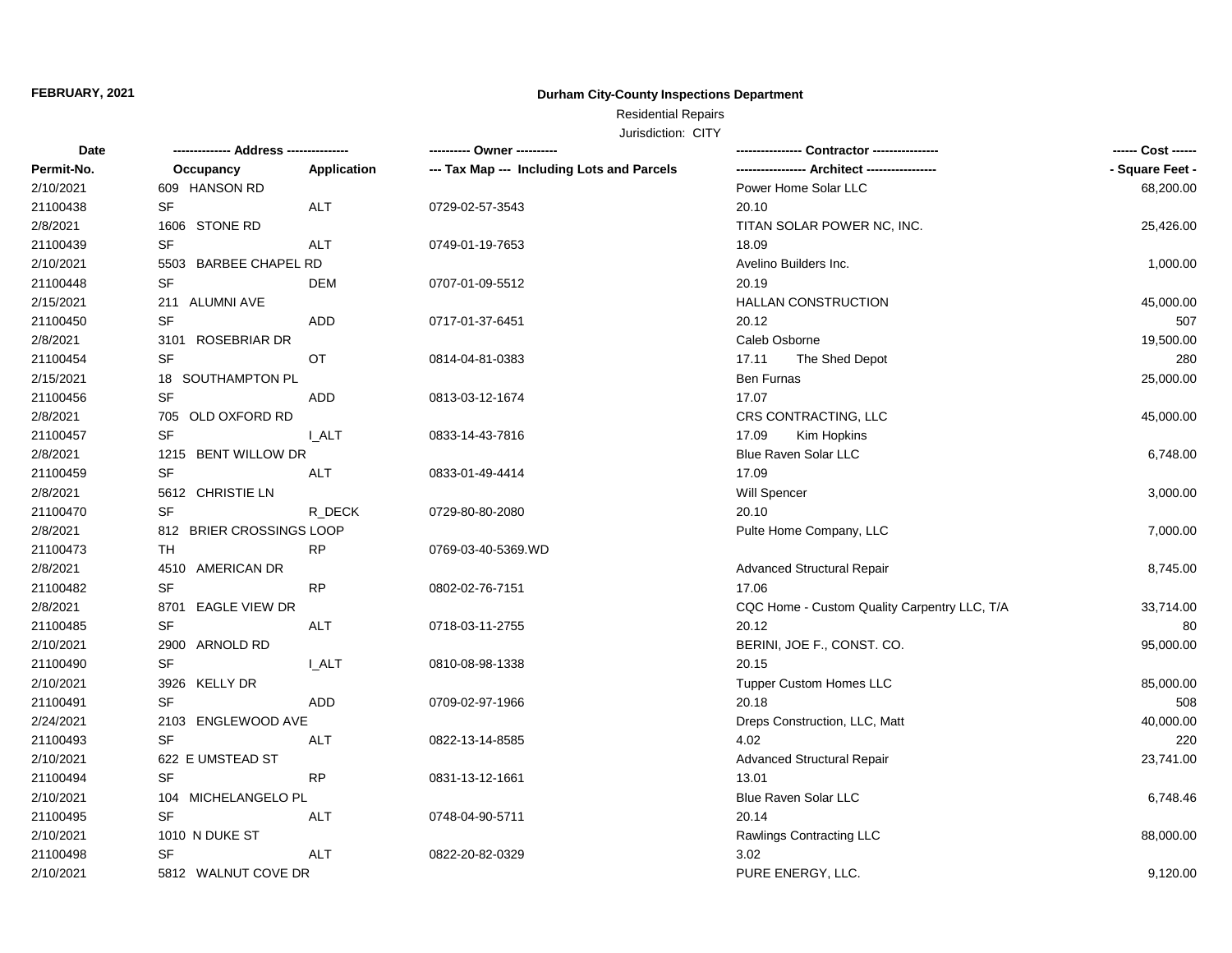## **Durham City-County Inspections Department**

Residential Repairs

| Date       |                        |             |                                            |                                        | ------ Cost ------ |
|------------|------------------------|-------------|--------------------------------------------|----------------------------------------|--------------------|
| Permit-No. | Occupancy              | Application | --- Tax Map --- Including Lots and Parcels | ---------------- Architect ----------- | - Square Feet -    |
| 21100507   | <b>SF</b>              | <b>ALT</b>  | 0728-01-49-8427                            | 20.12                                  |                    |
| 2/10/2021  | 604 RETA RD            |             |                                            | Edgar Jimenez-Munzo                    | 20,000.00          |
| 21100508   | <b>SF</b>              | <b>LALT</b> | 0823-11-75-2667                            | 17.05                                  |                    |
| 2/10/2021  | 2510 NATION AVE        |             |                                            | MIC Construction                       | 1,000.00           |
| 21100509   | <b>SF</b>              | <b>DEM</b>  | 0811-20-91-9147                            | 6                                      |                    |
| 2/10/2021  | 506 EAST END AVE       |             |                                            | <b>MIC Construction</b>                | 1,000.00           |
| 21100510   | SF                     | <b>DEM</b>  | 0830-08-99-6704                            | 18.02                                  |                    |
| 2/8/2021   | 3263 ROSE OF SHARON RD |             |                                            | <b>EDIFICE INC</b>                     | 1,000.00           |
| 21100511   | <b>SF</b>              | <b>DEM</b>  | 0814-03-40-7503                            | 17.07                                  | 12000              |
| 2/16/2021  | 3519 RUGBY RD          |             |                                            | Zurbuch Construction, Inc.             | 29,200.00          |
| 21100512   | <b>SF</b>              | I ALT       | 0719-01-46-2344                            | 20.08                                  |                    |
| 2/10/2021  | 6 DUXBURY CT           |             |                                            | Freys Building & Remodeling Company    | 26,050.00          |
| 21100513   | <b>SF</b>              | <b>LALT</b> | 0709-02-95-3209                            | 20.18                                  |                    |
| 2/10/2021  | 1516 RUFFIN ST         |             |                                            | Sierra Structures, Inc.                | 5,330.00           |
| 21100514   | <b>SF</b>              | R DECK      | 0822-84-87-2356                            | 3.02                                   |                    |
| 2/10/2021  | 3522 COURTLAND DR      |             |                                            | Freys Building & Remodeling Company    | 11,700.00          |
| 21100515   | <b>SF</b>              | <b>LALT</b> | 0810-20-90-8392                            | 20.07                                  |                    |
| 2/24/2021  | 2119 W CLUB BLVD       |             |                                            | PARKER, DAVID R.                       | 375,240.00         |
| 21100519   | <b>SF</b>              | ADD         | 0822-09-15-5134                            | 4.01                                   | 1900               |
| 2/10/2021  | 908 LITTLELEAF LN      |             |                                            | Archadeck of Raleigh Durham            | 17,685.00          |
| 21100522   | <b>SF</b>              | R_DECK      | 0727-03-33-1796                            | 20.12<br>Wood, Danny O.                |                    |
| 2/15/2021  | 1209 VIRGINIA AVE      |             |                                            | Evan Travis                            | 68,500.00          |
| 21100533   | <b>SF</b>              | OT          | 0822-05-65-9905                            | 4.01<br>Bryan Payne                    | 1083               |
| 2/10/2021  | 1103 ALMA ST           |             |                                            | <b>Christopher Flow</b>                | 7,000.00           |
| 21100541   | <b>SF</b>              | I ALT       | 0831-07-67-6698                            | 10.02<br><b>Christopher Flow</b>       |                    |
| 2/10/2021  | 1420 FAY ST            |             |                                            | MIC Construction                       | 1,000.00           |
| 21100542   | <b>SF</b>              | <b>DEM</b>  | 0831-59-72-5094                            | 10.02                                  |                    |
| 2/10/2021  | 9 MAYAPPLE PL          |             |                                            | <b>GARRETT BUILDERS LLC</b>            | 50,000.00          |
| 21100546   | <b>SF</b>              | <b>ALT</b>  | 0813-16-83-2518                            | 17.07                                  |                    |
| 2/10/2021  | 1789 DUNMORE PL        |             |                                            | SOUTHERN ENERGY MANAGEMENT, INC        | 22,775.00          |
| 21100549   | <b>SF</b>              | <b>ALT</b>  | 0708-03-02-9226                            | 20.12<br><b>Model Energy</b>           |                    |
| 2/10/2021  | 928 LIPPINCOTT RD      |             |                                            | TITAN SOLAR POWER NC, INC.             | 26,679.00          |
| 21100559   | <b>SF</b>              | <b>ALT</b>  | 0749-01-19-4492                            | 18.09                                  |                    |
| 2/10/2021  | 1610 STONE RD          |             |                                            | TITAN SOLAR POWER NC, INC.             | 41,744.71          |
| 21100560   | <b>SF</b>              | <b>ALT</b>  | 0749-01-19-7514                            | 18.09                                  |                    |
| 2/15/2021  | 206 BELLA ROSE DR      |             |                                            | <b>HARLAND WINDOWS &amp; SIDING</b>    | 13,500.00          |
| 21100563   | <b>SF</b>              | <b>ALT</b>  | 0707-01-27-3793                            | 20.12                                  |                    |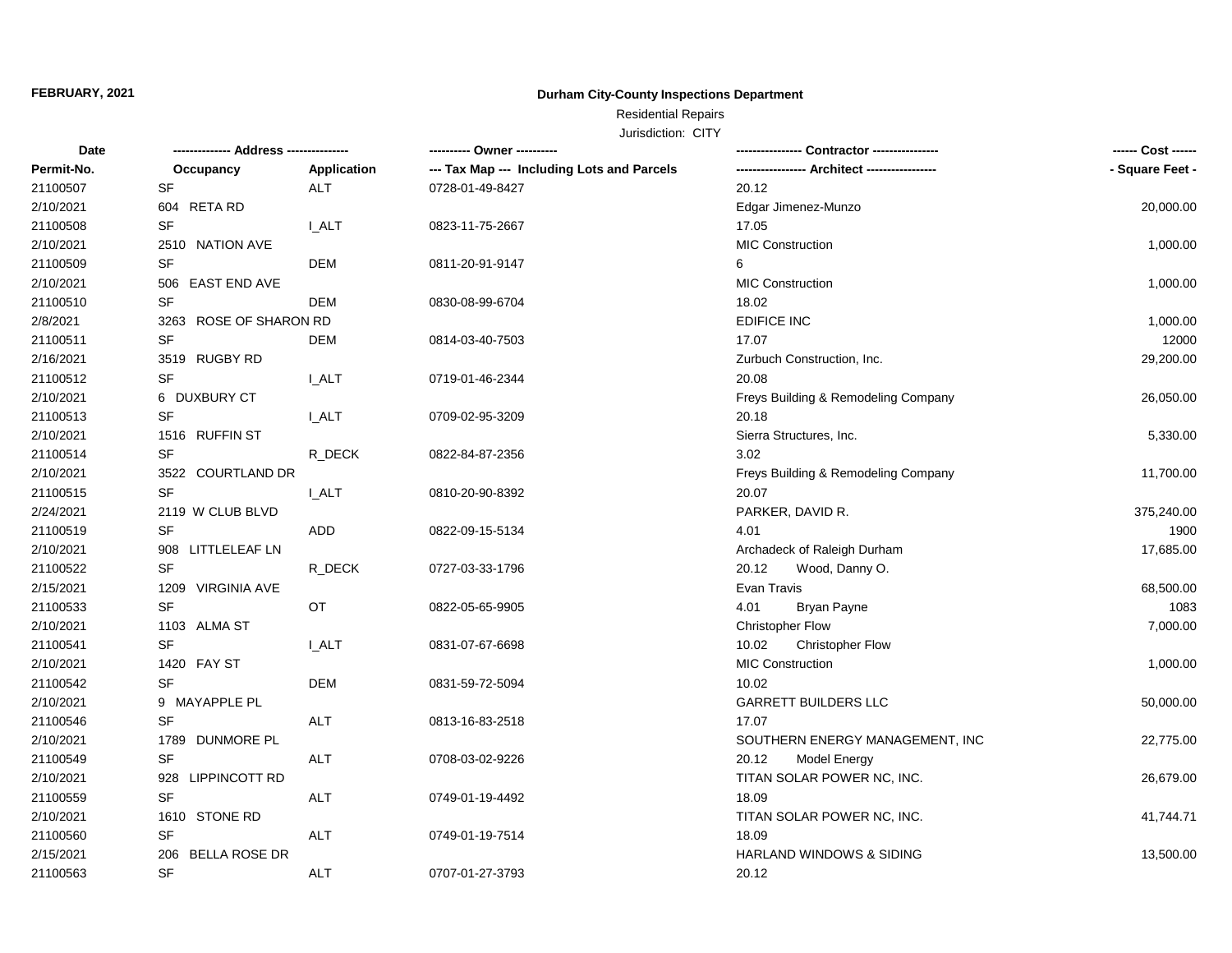## **Durham City-County Inspections Department**

# Residential Repairs

| <b>Date</b> |                         |              | ---------- Owner ----------                |                                                  | ------ Cost ------ |
|-------------|-------------------------|--------------|--------------------------------------------|--------------------------------------------------|--------------------|
| Permit-No.  | Occupancy               | Application  | --- Tax Map --- Including Lots and Parcels |                                                  | - Square Feet -    |
| 2/15/2021   | 914 SOUTH BEND DR       |              |                                            | <b>Blue Raven Solar LLC</b>                      | 2,644.00           |
| 21100564    | SF                      | <b>ALT</b>   | 0717-02-65-3456                            | 20.12                                            |                    |
| 2/8/2021    | 2505 EVANS ST           |              |                                            | HALLYBURTON, ROBERT S.                           | 100,000.00         |
| 21100574    | <b>SF</b>               | ALT          | 0811-01-15-3730                            | 20.17<br>Space & Line Design                     |                    |
| 2/24/2021   | 503 STINHURST DR        |              |                                            | VALUE BUILDING SERVICES, INC.                    | 54,780.00          |
| 21100579    | SF                      | <b>I_ALT</b> | 0727-01-19-5835                            | 20.12                                            |                    |
| 2/15/2021   | 1606 PATTERSONS MILL RD |              |                                            | <b>Bundy Construction Services LTD</b>           | 24,643.00          |
| 21100581    | SF                      | <b>I_ALT</b> | 0850-03-02-6053                            | 18.05                                            |                    |
| 2/10/2021   | 3702 BIRMI DR           |              |                                            | TITAN SOLAR POWER NC, INC.                       | 19,482.00          |
| 21100583    | <b>SF</b>               | <b>ALT</b>   | 0739-03-03-9462                            | 20.10                                            |                    |
| 2/16/2021   | 4208 HULON DR           |              |                                            | Simply Right Exteriors LLC                       | 21,000.00          |
| 21100586    | <b>SF</b>               | <b>ADD</b>   | 0800-01-36-7898                            | 20.17                                            | 192                |
| 2/24/2021   | 1305 SPAULDING ST       |              |                                            | <b>Reinvestment Partners</b>                     | 1,500.00           |
| 21100588    | <b>SF</b>               | R_DECK       | 0831-17-01-5705                            | 13.01                                            |                    |
| 2/8/2021    | 618 STARMONT DR         |              |                                            | Groundworks North Carolina, LLC                  | 29,100.00          |
| 21100604    | SF                      | ALT          | 0812-14-24-8472                            | <b>Stark Foundations</b><br>17.06                |                    |
| 2/8/2021    | 911 GOLDEN CREST DR     |              |                                            | Groundworks North Carolina, LLC                  | 11,432.00          |
| 21100605    | <b>SF</b>               | <b>RP</b>    | 0843-01-16-7987                            | <b>Stonewall Structural Engineering</b><br>18.01 |                    |
| 2/24/2021   | 310 E MARKHAM AVE       |              |                                            | AG Construction, L.L.C.                          | 141,469.00         |
| 21100606    | <b>SF</b>               | <b>OT</b>    | 0832-14-22-7694                            | 2                                                | 2482               |
| 2/8/2021    | 3600 BARCELONA AVE      |              |                                            | Ram Jack T/A Foundation Solutions, LLC           | 15,635.00          |
| 21100609    | <b>SF</b>               | <b>RP</b>    | 0719-03-43-7963                            | 20.07                                            |                    |
| 2/10/2021   | 3022 WEDGEDALE DR       |              |                                            | NC Solar Now                                     | 17,952.00          |
| 21100610    | SF                      | <b>ALT</b>   | 0841-15-63-0305                            | 18.02                                            |                    |
| 2/22/2021   | 60 KIMBERLY DR          |              |                                            | ARTIFEX PROPERTIES LLC.                          | 24,100.00          |
| 21100611    | <b>SF</b>               | <b>LALT</b>  | 0719-01-35-4800                            | 20.08                                            |                    |
| 2/10/2021   | 1731 ATHENS AVE         |              |                                            | ARTIFEX PROPERTIES LLC.                          | 22,100.00          |
| 21100612    | <b>SF</b>               | I ALT        | 0830-27-41-8304                            | 20.09                                            |                    |
| 2/8/2021    | 8 BRYNHURST CT          |              |                                            | <b>MATT EVANS</b>                                | 27,850.00          |
| 21100616    | <b>SF</b>               | <b>ALT</b>   | 0729-03-13-1291                            | 20.11                                            |                    |
| 2/10/2021   | 3512 OLD CHAPEL HILL RD |              |                                            | Regional Foundation and Crawl Space Repair       | 21,937.17          |
| 21100617    | SF                      | <b>RP</b>    | 0810-15-53-0658                            | 20.15                                            |                    |
| 2/15/2021   | 125 MONTROSE DR         |              |                                            | HALLAN CONSTRUCTION                              | 20,000.00          |
| 21100618    | SF                      | ADD          | 0820-09-15-2920                            | 20.07                                            |                    |
| 2/10/2021   | 934 BELVIN AVE          |              |                                            | Power Home Solar LLC                             | 48,040.00          |
| 21100621    | <b>SF</b>               | <b>ALT</b>   | 0833-19-51-8443                            | 17.09                                            |                    |
| 2/8/2021    | 614 STARRY SKY DR       |              |                                            | TITAN SOLAR POWER NC, INC.                       | 30,355.36          |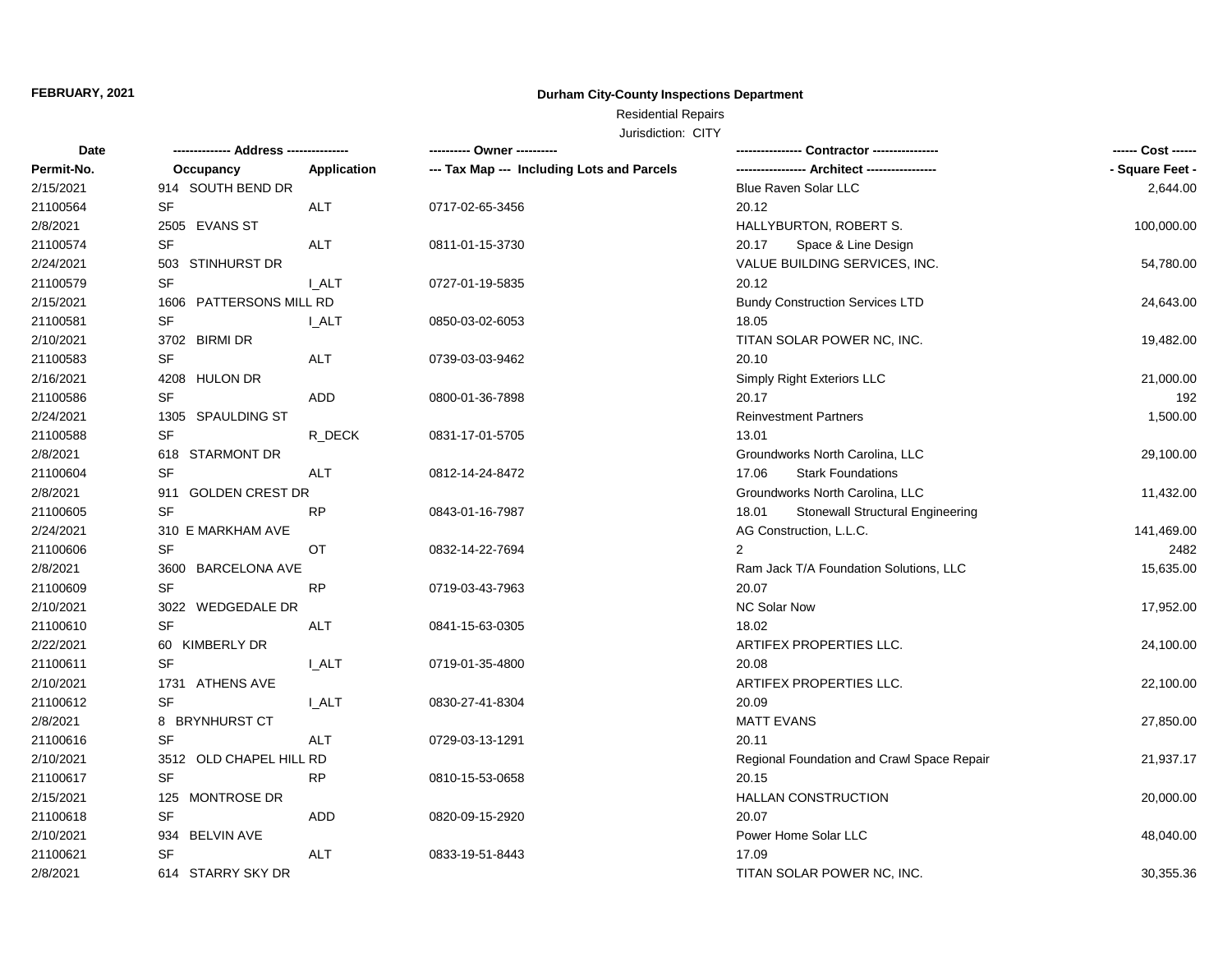## **Durham City-County Inspections Department**

Residential Repairs

| Date       | ------------- Address -------------- |              | ---------- Owner ----------                |                                                   |                 |
|------------|--------------------------------------|--------------|--------------------------------------------|---------------------------------------------------|-----------------|
| Permit-No. | Occupancy                            | Application  | --- Tax Map --- Including Lots and Parcels |                                                   | - Square Feet - |
| 21100625   | <b>SF</b>                            | <b>ALT</b>   | 0860-01-07-0365                            | 18.08                                             |                 |
| 2/17/2021  | 701 CHANDLER RD                      |              |                                            | TITAN SOLAR POWER NC, INC.                        | 26,550.00       |
| 21100626   | <b>SF</b>                            | <b>ALT</b>   | 0841-02-97-3265                            | 18.02                                             |                 |
| 2/10/2021  | 519 HARDEE ST                        |              |                                            | CELIO GOMEZ AGUILAR                               | 3,500.00        |
| 21100627   | SF                                   | <b>ALT</b>   | 0831-08-98-9530                            | 10.02                                             |                 |
| 2/10/2021  | 415 TALL OAKS DR                     |              |                                            | Regional Foundation and Crawl Space Repair        | 6,294.42        |
| 21100629   | <b>SF</b>                            | <b>ALT</b>   | 0729-03-24-1243                            | 20.11                                             |                 |
| 2/10/2021  | 2207 CHEEK RD                        |              |                                            | Regional Foundation and Crawl Space Repair        | 6,843.24        |
| 21100630   | SF                                   | <b>ALT</b>   | 0842-03-20-5716                            | 18.01                                             |                 |
| 2/15/2021  | 1419 BROAD ST                        |              |                                            | Ronnie Garland Blevins                            | 13,400.00       |
| 21100637   | <b>SF</b>                            | <b>OT</b>    | 0822-10-36-8984                            | 4.01                                              |                 |
| 2/15/2021  | 1504 HEMLOCK HILL DR                 |              |                                            | Buildwright Limited, Inc.                         | 62,205.00       |
| 21100646   | <b>SF</b>                            | <b>L_ALT</b> | 0850-03-21-3365                            | 18.05<br><b>Christopher Smith</b>                 | 1082            |
| 2/10/2021  | 2570 BITTERSWEET DR                  |              |                                            | CQC Home - Custom Quality Carpentry LLC, T/A      | 116,413.00      |
| 21100647   | SF                                   | ALT          | 0813-02-77-0832                            | CQC Home - Custom Quality Carpentry LLC,<br>17.07 | 674             |
| 2/10/2021  | 16 TABERNACLE CT                     |              |                                            | SOUTHERN EXPOSURE SUNROOMS                        | 13,830.00       |
| 21100648   | <b>SF</b>                            | <b>ALT</b>   | 0850-03-13-9780                            | 18.05                                             |                 |
| 2/10/2021  | 2 SCOTT PL                           |              |                                            | FOX GENERAL CONTRACTING                           | 39,252.00       |
| 21100652   | SF                                   | <b>L_ALT</b> | 0811-18-42-2325                            | 6                                                 |                 |
| 2/15/2021  | 3219 OXFORD DR                       |              |                                            | NICHOLAS FOGLEMAN                                 | 12,500.00       |
| 21100653   | <b>SF</b>                            | <b>ALT</b>   | 0810-12-95-6406                            | NICHOLAS FOGLEMAN<br>20.07                        |                 |
| 2/10/2021  | 5807 MOUNTAIN ISLAND DR              |              |                                            | Ramirez Carpentry and Construction LLC            | 9,000.00        |
| 21100654   | <b>SF</b>                            | R_DECK       | 0728-01-49-7885                            | 20.12                                             |                 |
| 2/10/2021  | 224 SOUTH BEND DR                    |              |                                            | Joseph P. Fiore, T/A Residential Remedies         | 92,951.00       |
| 21100661   | <b>SF</b>                            | <b>ALT</b>   | 0717-02-77-4742                            | 20.12                                             | 1008            |
| 2/15/2021  | 7 VINSON PL                          |              |                                            | Archadeck of Raleigh Durham                       | 51,000.00       |
| 21100665   | <b>SF</b>                            | <b>ADD</b>   | 0812-01-06-0537                            | 17.06<br>Wood, Danny O.                           | 252             |
| 2/10/2021  | 708 LINWOOD AVE                      |              |                                            | FOUNDATION XPERTS, LLC                            | 6,000.00        |
| 21100669   | SF                                   | <b>RP</b>    | 0831-17-01-6737                            | 13.01                                             |                 |
| 2/8/2021   | 3202 SHAFTSBURY ST                   |              |                                            | Lee and Jacquelyn Smith                           | 6,500.00        |
| 21100670   | <b>SF</b>                            | <b>ALT</b>   | 0823-15-64-1647                            | 17.05                                             |                 |
| 2/15/2021  | 525 CALLANDALE LN                    |              |                                            | YES SOLAR SOLUTIONS - CATE ASSOCIATES, INC.       | 23,740.00       |
| 21100676   | SF                                   | <b>ALT</b>   | 0840-04-94-3248                            | 18.05                                             |                 |
| 2/22/2021  | 3301 DEVON RD                        |              |                                            | Lance Condray                                     | 26,331.00       |
| 21100680   | SF                                   | I_ALT        | 0810-18-41-2340                            | 20.08                                             | 698             |
| 2/10/2021  | <b>WOODBURN RD</b><br>1821           |              |                                            | Ram Jack T/A Foundation Solutions, LLC            | 4,510.00        |
| 21100687   | <b>SF</b>                            | <b>RP</b>    | 0811-18-42-7345                            | 6                                                 |                 |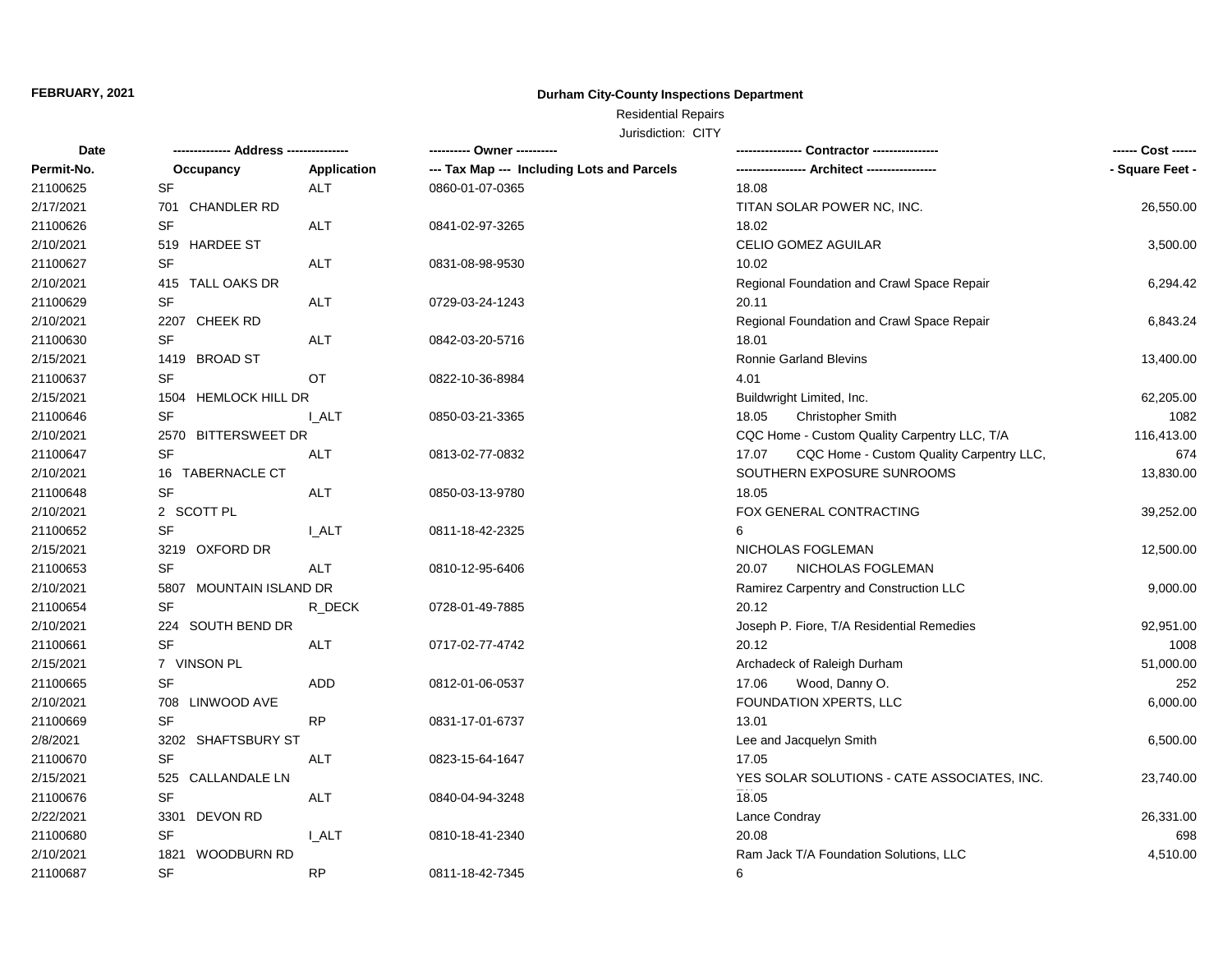## **Durham City-County Inspections Department**

# Residential Repairs

| Date       |                       |              |                                            |                                                  | ------ Cost ------ |
|------------|-----------------------|--------------|--------------------------------------------|--------------------------------------------------|--------------------|
| Permit-No. | Occupancy             | Application  | --- Tax Map --- Including Lots and Parcels |                                                  | - Square Feet -    |
| 2/15/2021  | 1026 ALABAMA AVE      |              |                                            | <b>BULWARKS,LLC</b>                              | 21,694.00          |
| 21100689   | SF                    | OT           | 0822-13-04-2528                            | 4.02                                             |                    |
| 2/15/2021  | 322 MONMOUTH AVE      |              |                                            | Jack Shaw                                        | 15,500.00          |
| 21100691   | SF                    | <b>I_ALT</b> | 0822-20-91-3453                            | $\overline{2}$<br>Jerry Schuster Consulting, LLC |                    |
| 2/15/2021  | 115 TEMPLE LN         |              |                                            | Dove Creek Contracting                           | 19,500.00          |
| 21100692   | <b>SF</b>             | <b>ALT</b>   | 0727-02-77-3190                            | 20.13                                            |                    |
| 2/22/2021  | 419 PRICE ST          |              |                                            | <b>Advanced Structural Repair</b>                | 15,094.00          |
| 21100693   | SF                    | <b>RP</b>    | 0821-20-91-1691                            | 13.01                                            |                    |
| 2/24/2021  | 200 W LAVENDER AVE    |              |                                            | BERINI, JOE F., CONST. CO.                       | 200,000.00         |
| 21100694   | <b>SF</b>             | OT           | 0832-05-17-2518                            | 1.02                                             | 1556               |
| 2/16/2021  | 5411 NEWHALL RD       |              |                                            | <b>Advanced Structural Repair</b>                | 10,050.00          |
| 21100695   | <b>SF</b>             | <b>RP</b>    | 0727-02-67-5375                            | 20.13                                            |                    |
| 2/15/2021  | 4017 DEEP WOOD CIR    |              |                                            | CoCreations Construction & Design LLC            | 39,000.00          |
| 21100696   | <b>SF</b>             | <b>ALT</b>   | 0810-13-12-3714                            | 20.16                                            |                    |
| 2/25/2021  | 2601<br>ENGLEWOOD AVE |              |                                            | AG Construction, L.L.C.                          | 15,000.00          |
| 21100707   | <b>SF</b>             | ADD          | 0812-16-94-2649                            | 4.02                                             | 128                |
| 2/24/2021  | 17 SADDLEWOOD CT      |              |                                            | HALLYBURTON, ROBERT S.                           | 3,500.00           |
| 21100712   | <b>SF</b>             | ALT          | 0719-04-80-3639                            | 20.11                                            |                    |
| 2/24/2021  | 16 WINDFLOWER PL      |              |                                            | PARKER, DAVID R.                                 | 173,991.00         |
| 21100713   | <b>SF</b>             | <b>LALT</b>  | 0813-16-73-5641                            | 17.07                                            |                    |
| 2/24/2021  | 4104 CRICKET LN       |              |                                            | CQC Home - Custom Quality Carpentry LLC, T/A     | 89,897.00          |
| 21100720   | <b>SF</b>             | ALT          | 0719-01-08-7841                            | 20.08                                            |                    |
| 2/24/2021  | 614 MIMOSA ST         |              |                                            | <b>JOSE LUIS MARTINEZ GUERRERO</b>               | 26,500.00          |
| 21100721   | <b>SF</b>             | <b>RP</b>    | 0831-08-98-3957                            | 10.02                                            |                    |
| 2/15/2021  | 307 TUTTLE RD         |              |                                            | TITAN SOLAR POWER NC, INC.                       | 32,000.00          |
| 21100730   | <b>SF</b>             | ALT          | 0769-01-05-9784                            | 19                                               |                    |
| 2/15/2021  | 105 WOOD VALLEY CT    |              |                                            | TITAN SOLAR POWER NC, INC.                       | 33,875.00          |
| 21100738   | <b>SF</b>             | ALT          | 0729-03-34-9373                            | 20.10                                            |                    |
| 2/24/2021  | 4203 AMESBURY LN      |              |                                            | Crawl Space & Basement Technologies              | 9,500.00           |
| 21100739   | <b>SF</b>             | I ALT        | 0719-01-05-2117                            | 20.18                                            |                    |
| 2/24/2021  | 107 SHADOW HAWK DR    |              |                                            | ARM CONSULTING LLC.                              | 7,000.00           |
| 21100752   | SF                    | R_DECK       | 0729-03-14-3745                            | 20.11                                            |                    |
| 2/24/2021  | 604 DOWD ST           |              |                                            | Pinam Construction, Inc.                         | 6,330.00           |
| 21100756   | <b>SF</b>             | R_DECK       | 0831-06-28-9997                            | 9                                                |                    |
| 2/26/2021  | 2015 W CLUB BLVD      |              |                                            | Crabtree Spaces, LLC, G                          | 0.00               |
| 21100757   | SF                    | OT           | 0822-14-24-5979                            | 4.01                                             |                    |
| 2/17/2021  | 6512 LOGANBURY LN     |              |                                            | <b>Blue Raven Solar LLC</b>                      | 8,210.00           |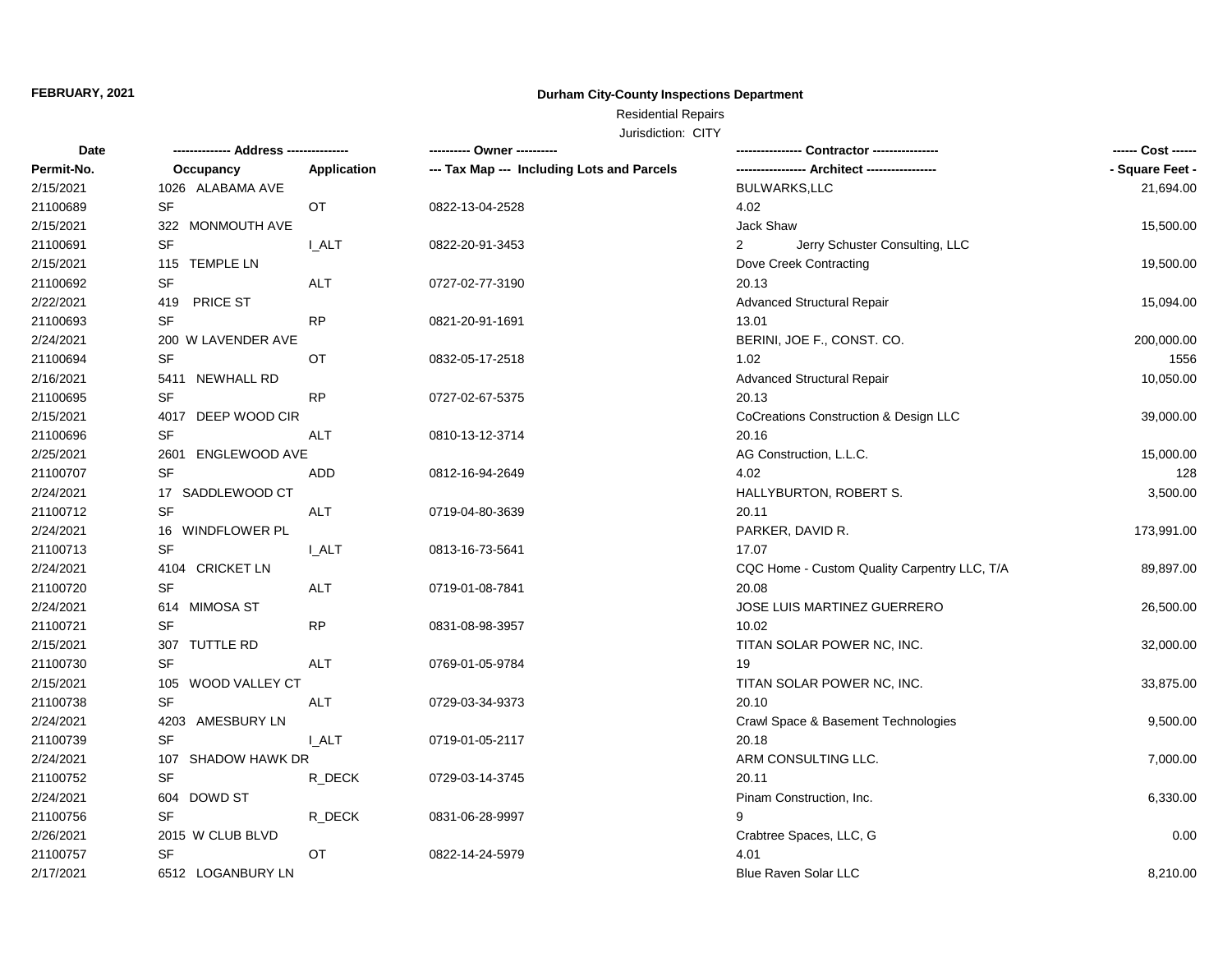## **Durham City-County Inspections Department**

Residential Repairs

| Date       | -------------- Address --------------- |                    | --------- Owner ----------                 |                                                       | ------ Cost ------ |
|------------|----------------------------------------|--------------------|--------------------------------------------|-------------------------------------------------------|--------------------|
| Permit-No. | Occupancy                              | <b>Application</b> | --- Tax Map --- Including Lots and Parcels |                                                       | - Square Feet -    |
| 21100761   | <b>SF</b>                              | <b>ALT</b>         | 0728-03-04-9913                            | 20.12                                                 |                    |
| 2/24/2021  | 14 LORELEI CT                          |                    |                                            | <b>Blue Raven Solar LLC</b>                           | 4,105.00           |
| 21100773   | <b>SF</b>                              | <b>ALT</b>         | 0728-99-34-4571                            | 20.10                                                 |                    |
| 2/16/2021  | 108 KALMIA DR                          |                    |                                            | TITAN SOLAR POWER NC, INC.                            | 28,787.68          |
| 21100776   | SF                                     | ALT                | 0769-01-17-3064                            | 19                                                    |                    |
| 2/17/2021  | 1409 FARM POND TRL                     |                    |                                            | TITAN SOLAR POWER NC, INC.                            | 23,799.80          |
| 21100777   | SF                                     | <b>ALT</b>         | 0769-61-74-7351                            | 19.00                                                 |                    |
| 2/22/2021  | 2000 CEDAR ST                          |                    |                                            | Ponce Home Improvement                                | 19,000.00          |
| 21100792   | SF                                     | <b>LALT</b>        | 0821-18-30-7646                            | 7                                                     |                    |
| 2/26/2021  | 2219 ALBANY ST                         |                    |                                            | Dreps Construction, LLC, Matt                         | 15,000.00          |
| 21100801   | <b>SF</b>                              | ADD                | 0822-05-18-1347                            | 4.01                                                  | 151                |
| 2/24/2021  | 1126 SAXONY DR                         |                    |                                            | Evan Lane                                             | 15,000.00          |
| 21100809   | <b>SF</b>                              | <b>LALT</b>        | 0810-15-52-8543                            | 20.07                                                 |                    |
| 2/23/2021  | 3808 TREMONT DR                        |                    |                                            | <b>Brian Burtram</b>                                  | 26,500.00          |
| 21100810   | SF                                     | ALT                | 0812-01-15-8232                            | 17.06                                                 |                    |
| 2/19/2021  | 3001 CAMERON BLVD                      |                    |                                            | LECHASE CONSTRUCTION SERVICES, LLC                    | 17,829.00          |
| 21100818   | R <sub>1</sub>                         | ALT                | 0811-11-56-5632                            | RGG Architects, PLLC<br>6                             | 160                |
| 2/24/2021  | 506 PORCH SWING PL                     |                    |                                            | TITAN SOLAR POWER NC, INC.                            | 26,678.64          |
| 21100819   | <b>SF</b>                              | ALT                | 0850-02-97-5821                            | 18.08                                                 |                    |
| 2/24/2021  | 5020 BISCAYNE RD                       |                    |                                            | FOUNDATION XPERTS, LLC                                | 2,750.00           |
| 21100821   | <b>SF</b>                              | RP                 | 0708-02-99-8409                            | 20.18                                                 |                    |
| 2/26/2021  | 4108 AMESBURY LN                       |                    |                                            | W. D. OSBORNE GENERAL CONTRACTOR, INC.                | 27,600.00          |
| 21100825   | <b>SF</b>                              | ADD                | 0719-01-05-2588                            | 20.18                                                 | 276                |
| 2/26/2021  | 115 WINDRUSH LN                        |                    |                                            | The Bath Remodeling Center                            | 28,225.00          |
| 21100830   | <b>SF</b>                              | <b>LALT</b>        | 0850-03-13-0815                            | 18.05                                                 |                    |
| 2/24/2021  | 2409 NEBO ST                           |                    |                                            | Carolina Restoration Services of North Carolina, Inc. | 16,000.00          |
| 21100833   | <b>SF</b>                              | I ALT              | 0820-12-97-9155                            | 13.03                                                 |                    |
| 2/25/2021  | 911 W MARKHAM AVE                      |                    |                                            | Haven Build, LLC                                      | 64,614.00          |
| 21100834   | SF                                     | <b>LALT</b>        | 0822-20-72-6420                            | 3.02                                                  | 322                |
| 2/26/2021  | 1005 WOOD OWL WAY                      |                    |                                            | <b>Blue Raven Solar LLC</b>                           | 4,691.00           |
| 21100837   | <b>SF</b>                              | ALT                | 0800-68-46-4842                            | 20.17                                                 |                    |
| 2/26/2021  | 107 WOOD VALLEY CT                     |                    |                                            | <b>Blue Raven Solar LLC</b>                           | 4,402.00           |
| 21100838   | SF                                     | ALT                | 0729-03-44-0327                            | 20.10                                                 |                    |
| 2/25/2021  | 3 DEFOE CT                             |                    |                                            | Simply Right Exteriors LLC                            | 9,000.00           |
| 21100841   | SF                                     | R_DECK             | 0707-02-59-8948                            | 20.12                                                 |                    |
| 2/25/2021  | 5913 RUSTIC WOOD LN                    |                    |                                            | AR Custom Homes LLC                                   | 30,599.00          |
| 21100855   | <b>SF</b>                              | I ALT              | 0727-02-85-5382                            | 20.13                                                 |                    |